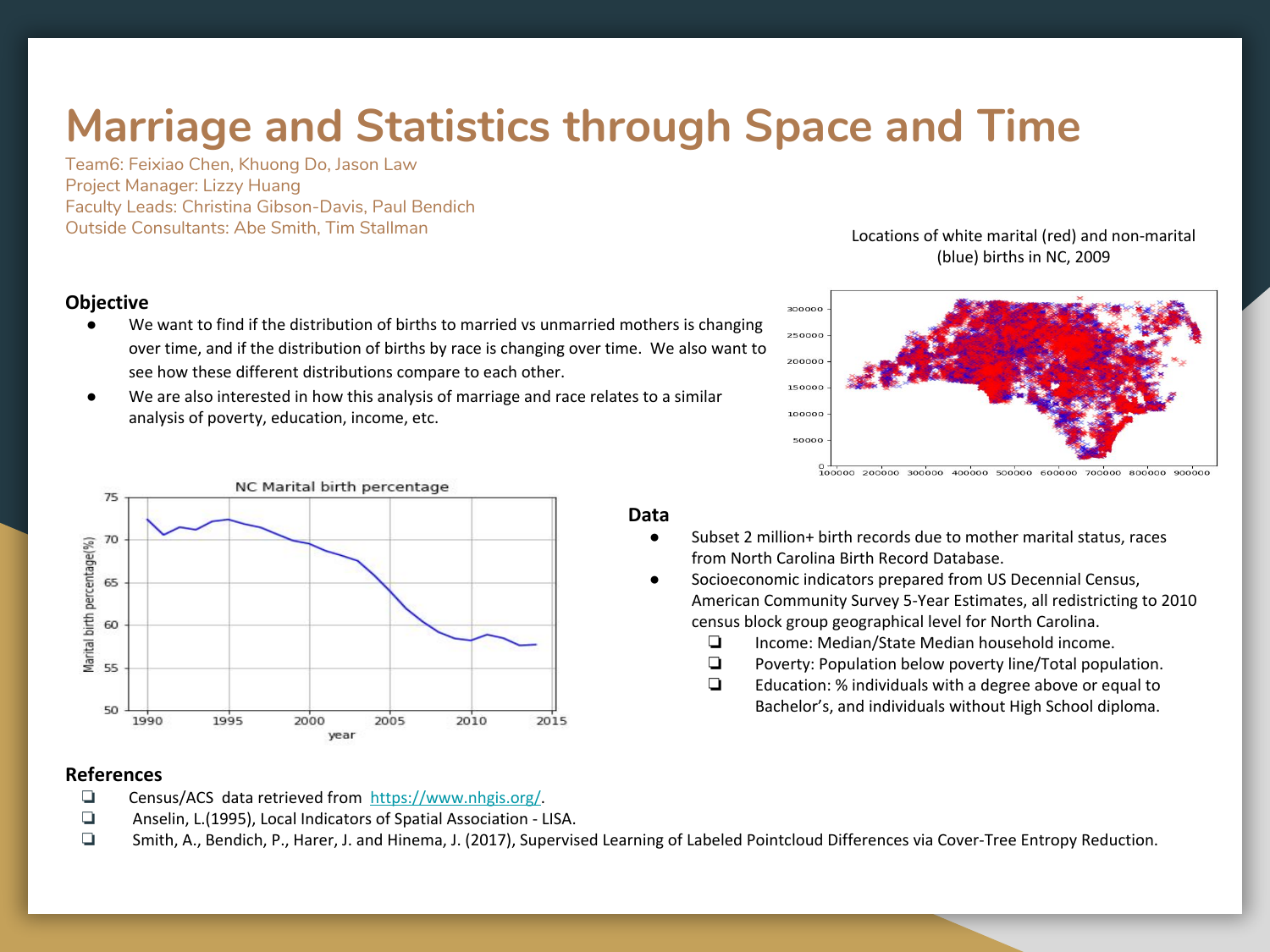# **Methods**

# **Spatial Statistics Method: Local and Global Moran's I**

- **Local Moran's I** measures the spatial clustering of a numerical attribute (e.g proportion of white births in a given block group).
	- ❏ A continuous variable, but could be classified into four types/colors: Red = high-high (a high-proportion block group is surrounded by other high-proportion block groups). Blue = low-low. Light blue = low-high. Pink = high-low.
	- ❏ Lots of red and blue signify lots of clustering of like values (see references).
	- ❏ High refers to "high proportion of married (compared to unmarried) births" or "high proportion of white (compared to black) births.
	- ❏ Results: Local maps show that black/white births are more clustered with respect to like values than white marital/non-marital births.
- **Global Moran's I** is a global index proportional to the sum of local scores. Range = [-1, 1].
	- ❏ Positive score means that overall, similar values are clustered.
	- ❏ Results: Clustering is consistently positive and slightly increases over time for both black/white and white marital/non-marital comparisons, but the former is more strongly "clustered", confirming the local maps.

CDER 5-fold CV Accuracies Across Different Comparisons





**Machine Learning Method: Point Cloud-based Machine Learning (CDER)**

Point cloud classification: Cover-tree Differencing via Entropy Reduction (CDER):

- Task: classify a point cloud of birth coordinates as "marital" or "nonmarital"
- CDER is a new machine learning method that labels point clouds using information theory and computational geometry (see references).
- Applied to annual birth data: Split each year into 12 months  $*$  4 weeks/month = 48 weeks: each week gives 2 point clouds of different labels (e.g. marital and non marital, black and white). Train 80% of the week, creating Gaussians to predict the test weeks. If CDER does a good job predicting, then the distributions of the two labels are very different.
- Results: CDER accuracy is consistently higher for the black-white comparison than the white marital-nonmarital comparison, suggesting a stronger spatial distinction between the labels that correspond to the former.

GeoDa maps of local scores for NC block groups, for white marital/non-marital (top) and white/black (bottom) comparisons in 2009 White (high) and black (low) births 2013

**Constitution**<br> **Constitution**<br> **Constitution**<br> **Constitution**<br> **Constitution** 

White marital (high) and non-marital (low) births 2013